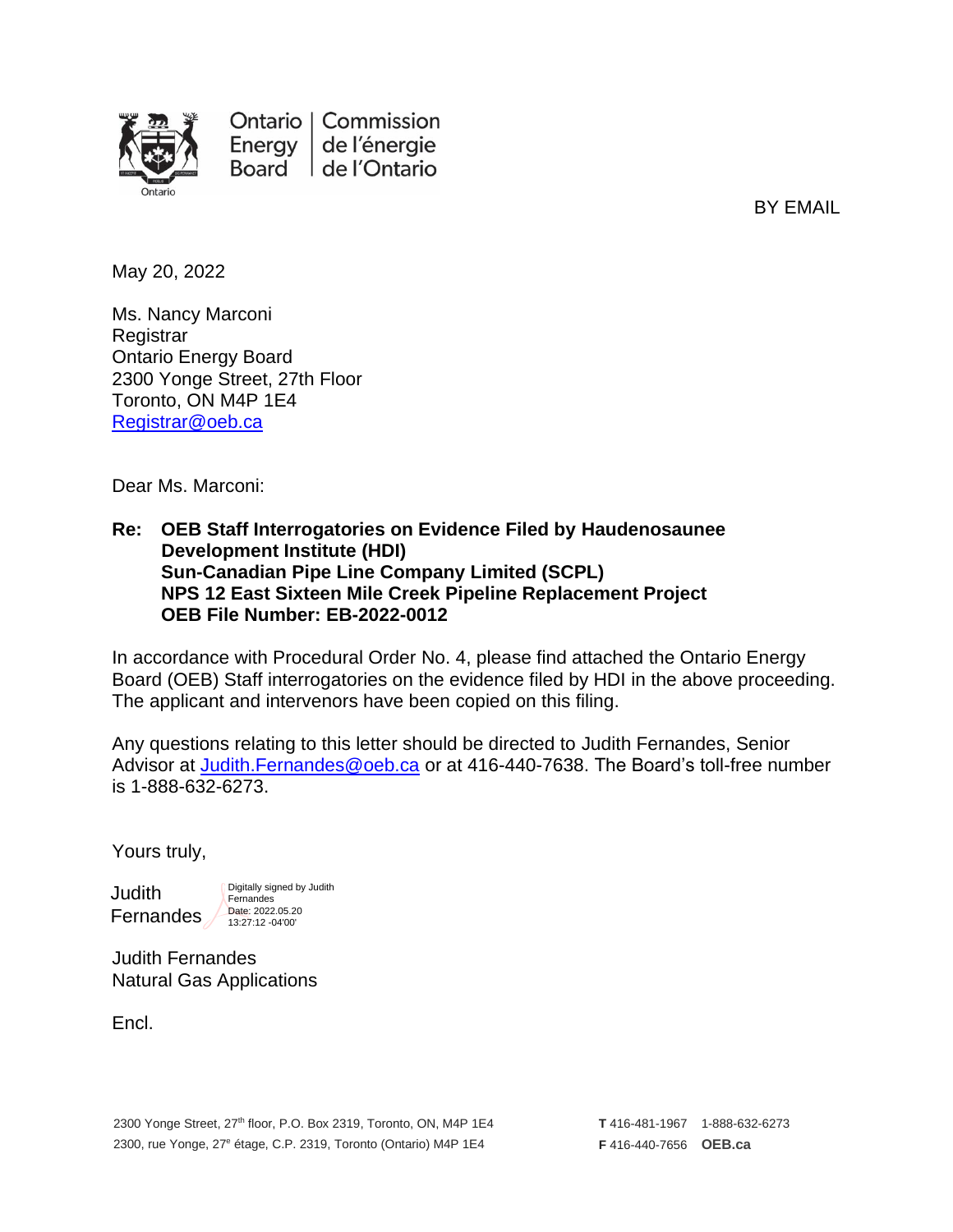# **OEB Staff Interrogatories on Evidence of HDI Sun-Canadian Pipe Line Company Limited Application EB-2022-0012**

Please note, HDI is responsible for ensuring that all documents it files with the OEB, including responses to OEB Staff interrogatories and any other supporting documentation, do not include personal information (as that phrase is defined in the *Freedom of Information and Protection of Privacy Act*), unless filed in accordance with rule 9A of the OEB's *Rules of Practice and Procedure*.

## **Staff-1**

#### **Ref: Affidavit of Aaron Detlor, paras. 30, 31, 34-35; Application, Exhibit D, Tab 1, Schedule 6; Application, Exhibit E, Tab 1, Schedule 1**

#### **Preamble:**

The project for which SCPL is seeking approval from the OEB in this proceeding is the replacement of a 480 meter segment of an existing pipeline that will be located (if approved) generally adjacent to the existing pipeline segment and largely on privately owned land (Project). SCPL proposes to use horizontal drilling and it expects that on site construction will take between two to three months, and will be completed before the end of 2022.

Mr. Detlor's affidavit states that HDI has entered into an Environmental Monitoring Agreement with SCPL and also executed an Archaeological Monitoring Agreement with SCPL but stated that these agreements alone do not satisfy HDI's engagement process, only providing environmental and archaeological monitoring on the site of the Project. Mr. Detlor's affidavit states that HDI's comprehensive engagement process may also include, among other things, a cumulative impact assessment, environmental assessment, cultural resource assessment, quality of life assessment, and archaeological assessment.

Mr. Detlor's affidavit also states that HDI provided SCPL with a draft Engagement Agreement, and that SCPL indicated that in its view an Engagement Agreement was not necessary for the Project.

#### **Questions:**

1. Please provide a copy of the draft Engagement Agreement. If a copy cannot be provided (for example if the agreement is confidential in some respect), please explain.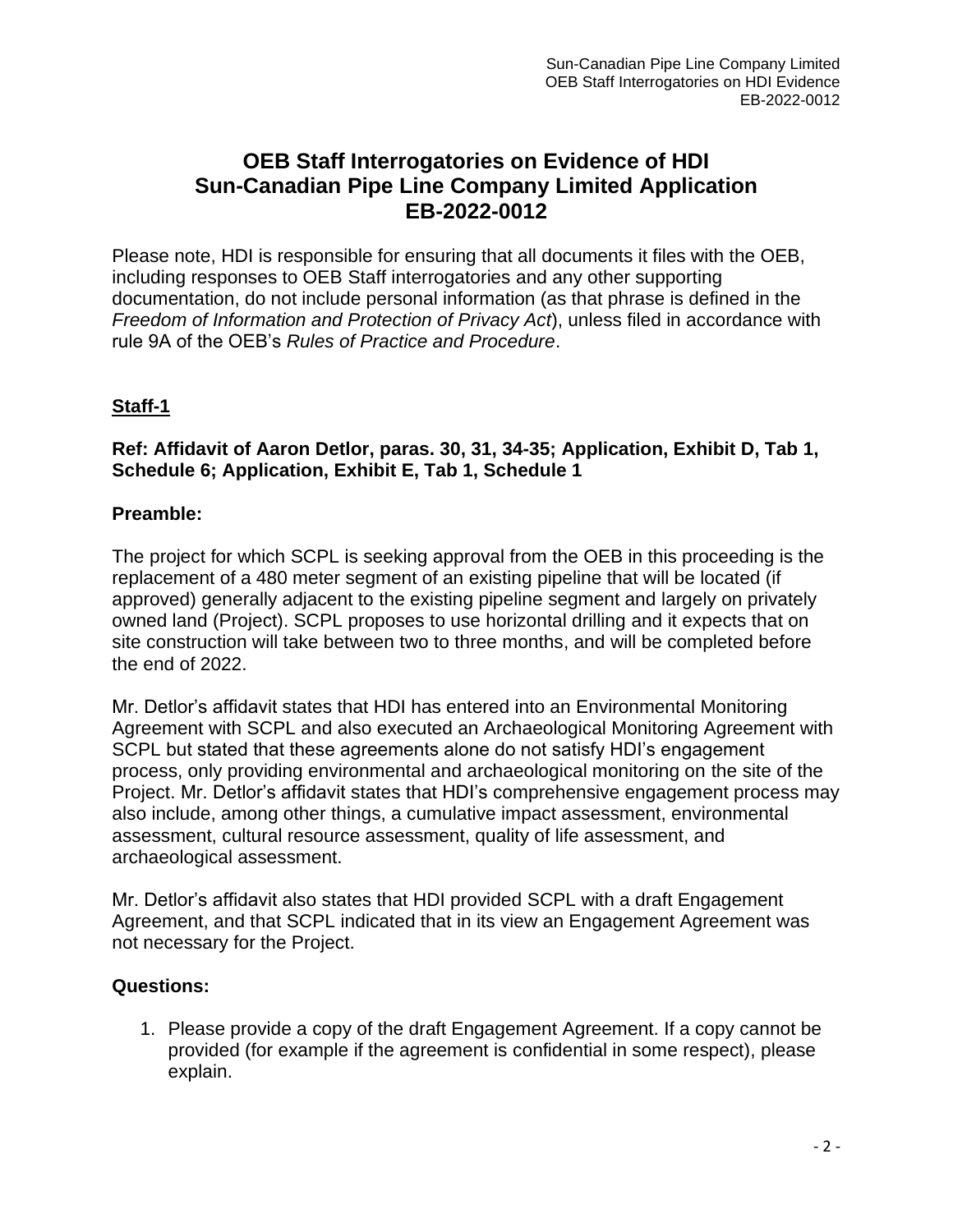- 2. Please indicate specifically what other assessments HDI expects will be required for the Project.
- 3. Please comment on HDI's view of the adequacy of the assessments provided in the Environmental Report (cumulative effects assessment, environmental assessment, archaeological assessment) filed with SCPL's application.
- 4. Has HDI had any discussions with SCPL regarding the assessments and the proposed mitigation measures outlined in the Environmental Report? If so, please comment on HDI's perspective regarding these discussions.
- 5. Is it HDI's position that it will oppose the Project unless an Engagement Agreement is concluded?

### **Staff-2**

### **Ref: Affidavit of Aaron Detlor, para. 45**

### **Preamble:**

Mr. Detlor states: "[w]hat is clear, however, is that the activity contemplated by EB-2022-0012 will disturb the subject land and *will* impact Haudenosaunee rights and interests, including those as set out in such instruments as the Nanfan Treaty of 1701." [Emphasis in original.]

## **Question:**

1. Please provide details on how the Project that is before the OEB in this proceeding will impact Haudenosaunee constitutionally protected rights and interests, including details regarding any potential impacts of the Project on Aboriginal or treaty rights.

## **Staff-3**

## **Ref: Affidavit of Aaron Detlor, para. 46, 47; Stantec Environmental Report, p. 75.**

## **Preamble:**

Mr. Detlor states that "it is obvious that the construction contemplated in the proposed project will disturb the subject land, including the surrounding wildlife, and affect the ability to exercise treaty rights on the land." In support of this conclusion, Mr. Detlor refers to the Stantec Environmental Report filed with the application which states that the Project "may affect traditional territories of Indigenous communities and during construction harvesting and hunting in the construction RoW could be impeded", and that "there is the potential to disturb culturally significant resources and artifacts."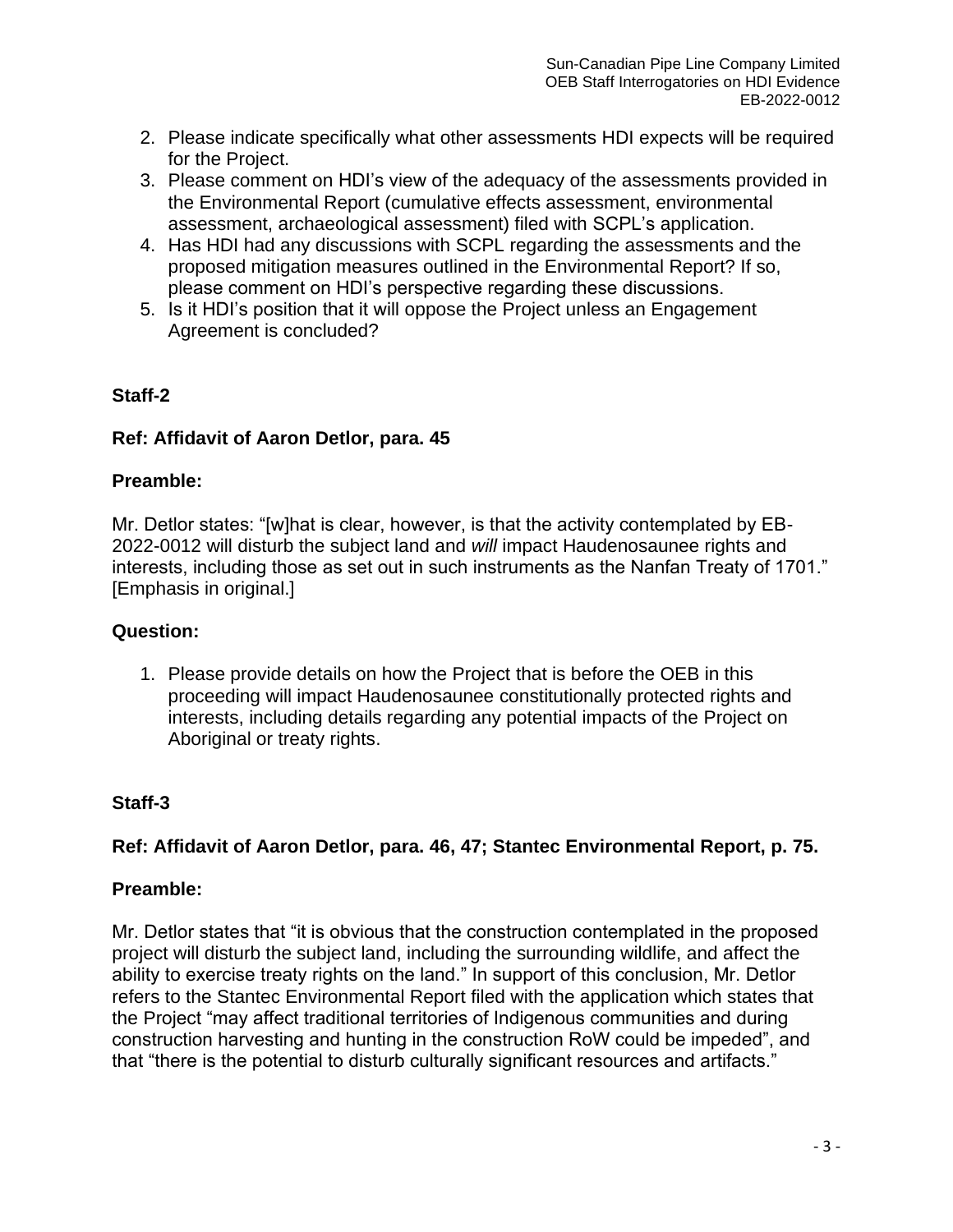### **Question:**

1. The Environmental Report refers to the potential for impacts to harvesting and hunting, or to disturb culturally significant artifacts. It also notes that such impacts are not known to occur, only that there is a potential for them to occur. Is HDI aware of any specific potential impacts that the Project that is before the OEB in this proceeding will have on Haudenosaunee harvesting and/or hunting and/or fishing rights, or any other Aboriginal or treaty rights? Please provide any relevant details.

### **Staff-4**

### **Ref: Affidavit of Richard Wayne Hill, including at para. 28.**

#### **Preamble:**

Mr. Hill's affidavit provides a thorough description of the 1701 Nanfan Treaty and the rights it bestows upon the Haudenosaunee.

#### **Question:**

1. Is Mr. Hill aware of any specific impacts that the Project that is before the OEB in this proceeding may have on the Haudenosaunee's Aboriginal or treaty rights?

### **Staff-5**

### **Ref: Affidavit of Aiden Hollis, including at para. 15**

#### **Question:**

1. Is Mr. Hollis aware of any specific impacts that the Project that is before the OEB in this proceeding may have on the Haudenosaunee's Aboriginal or treaty rights?

#### **Staff-6**

#### **Ref: Affidavit of Aiden Hollis, paras. 17 and 29**

#### **Preamble:**

Mr. Hollis states: "[f]ulfilling the rights of the Haudenosaunee under the treaty requires the Crown to enjoin any activity that further degrades their right to hunting and any associated rights, as described above, unless the Haudenosaunee explicitly consent to the activity."